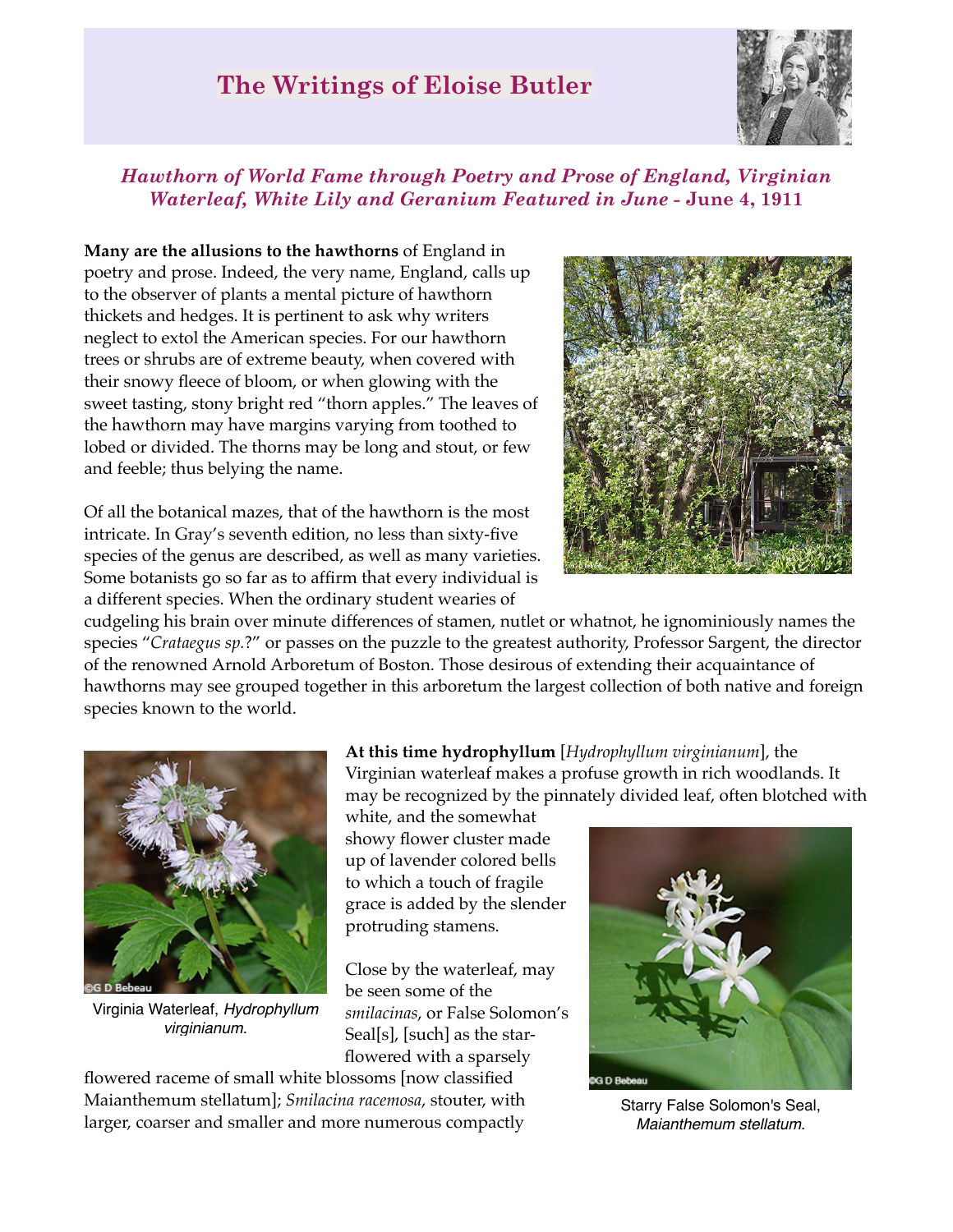clustered yellowish flowers, [False Solomon's Seal, now classified as *Maianthemum racemosum*]; *S. trifolia*, similar to and equally beautiful, but of lower habit than the leafy stemmed *stellata* and affecting bog lands [now named Threeleaf false lily of the valley, now classified as *Maianthemum trifolium*]; last of all, the two-leaved *Maianthemum canadense,* the lowliest and loveliest - often called wild lily-of-thevalley [or Canadian Mayflower].

The latter species is not classed with the *smilacinas* because it has four floral leaves and four stamens instead of six. [Classification of these has since changed.] All of these species are decorative in fruit as well as in flower, for they have red berries.

Fortunately, those who are interested may see growing by the side of the smilacinas the real Solomon's seal [*Polygonatum biflorum*], similar in habit to *Smilacina racemosa*, but with a few drooping, elongated,



Canadian Mayflower, *Maianthemum canadense*.

green flower bells above the leaves, all along the stem, succeeded in time by dark purple berries. Why called Solomon's seal, do you ask? Burrowing in the earth will disclose a fleshy underground stem scarred at interval with rounded, shallow pits that have been likened to a seals - a seal for each annual aerial stalk. "Venerable is Solomon" you will exclaim, if you attempt to trace their number.



Red Baneberry, *Actaea rubra*.

In the same vicinity is the Baneberry, more noticeable in fruit than in flower. One species bears large red berries [*Actaea rubra*], and another white, on short red stalks [*Actaea pachypoda*]. The flowers are inconspicuous and white; the leaf, large and branched, composed of many small leaflets.

**Few are unable to name** the Wild Geranium [*Geranium maculatum*] when they observe the form of the leaf, the flower cluster, and the flower. [Photo below] This geranium enlivens large expanses of woodlands with its purplish flowers. The significance of another name - cranesbill - is seen when the blossom goes to seed, forming a birdlike beak, from the base of which uncurl fine little seed-like fruits.